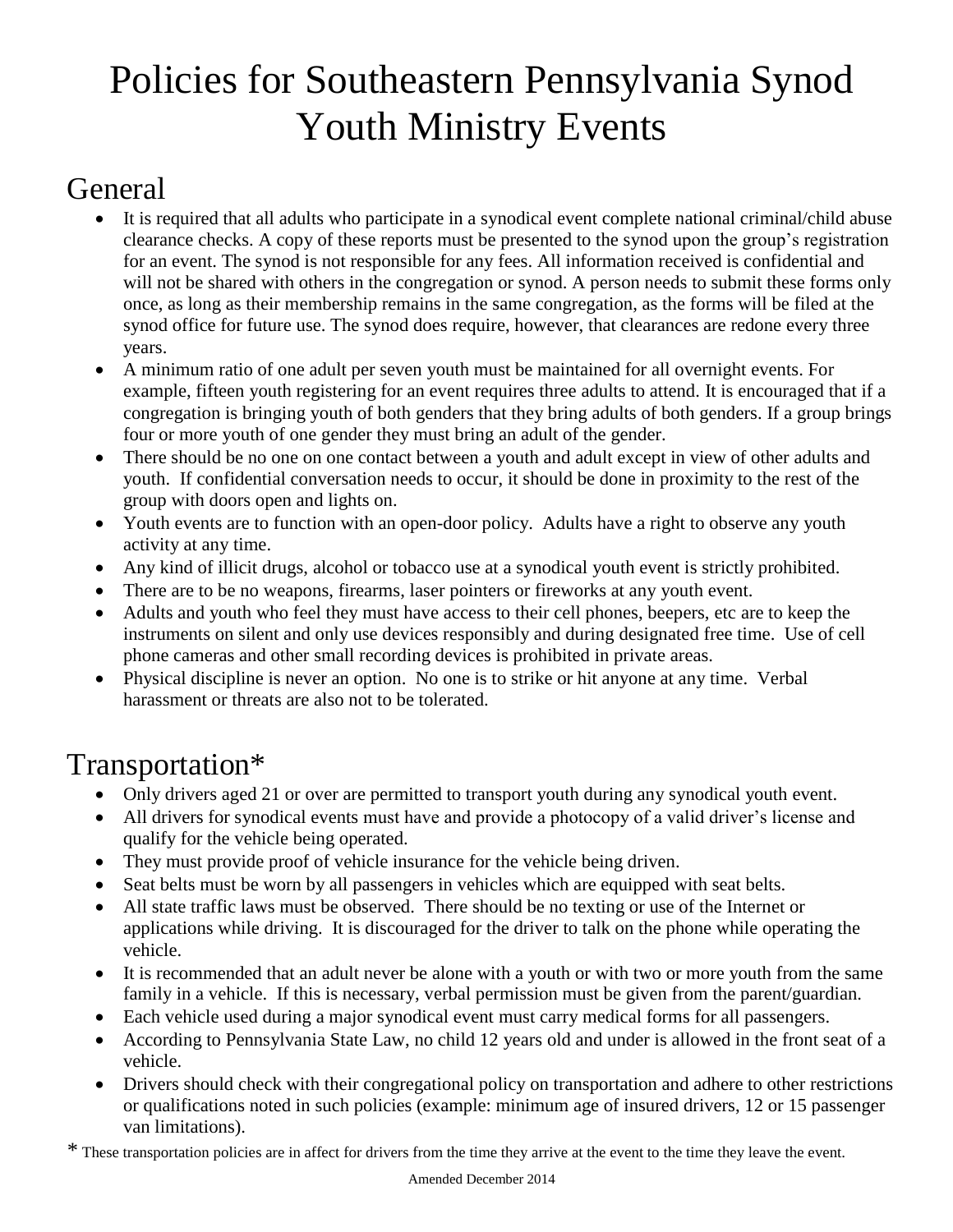## Medical

- A person certified in First Aid and CPR must be part of the staff for events.
- All efforts will be made to ensure the presence of a medical professional at all overnight events
- A well-equipped and fully stocked First Aid kit must be available and maintained at all functions.
- Permission must be obtained for minors to receive over the counter medication from the event First Aid Station.
- When specified by the synod, a medical release form must be provided and fully completed for each participant of a synodical youth event. The following information is required: a photocopy of participant's medical insurance card, the name of any medications that the participant is currently as well as the dosage and frequency each drug is taken, dietary concerns and allergies.

## Rooming

- It is preferred that youth and adults are not housed together. If they must be, there must be at least two adults and at least two youth in each housing area.
- There will be no housing of mixed genders, excluding married couples. In large room accommodations male and female sleeping areas are to be clearly defined.

## Registration

- Completed event registration forms must designate the contact person and adult leaders for the congregation.
- Special individual concerns should be communicated to the event planner and be included on the medical release form.
- All youth, adults and event staff are required to agree and sign the Covenant for any synodical youth event.
- For synodical youth ministry event purposes a youth is considered any person in grades 6-12 when he/she registers for an event.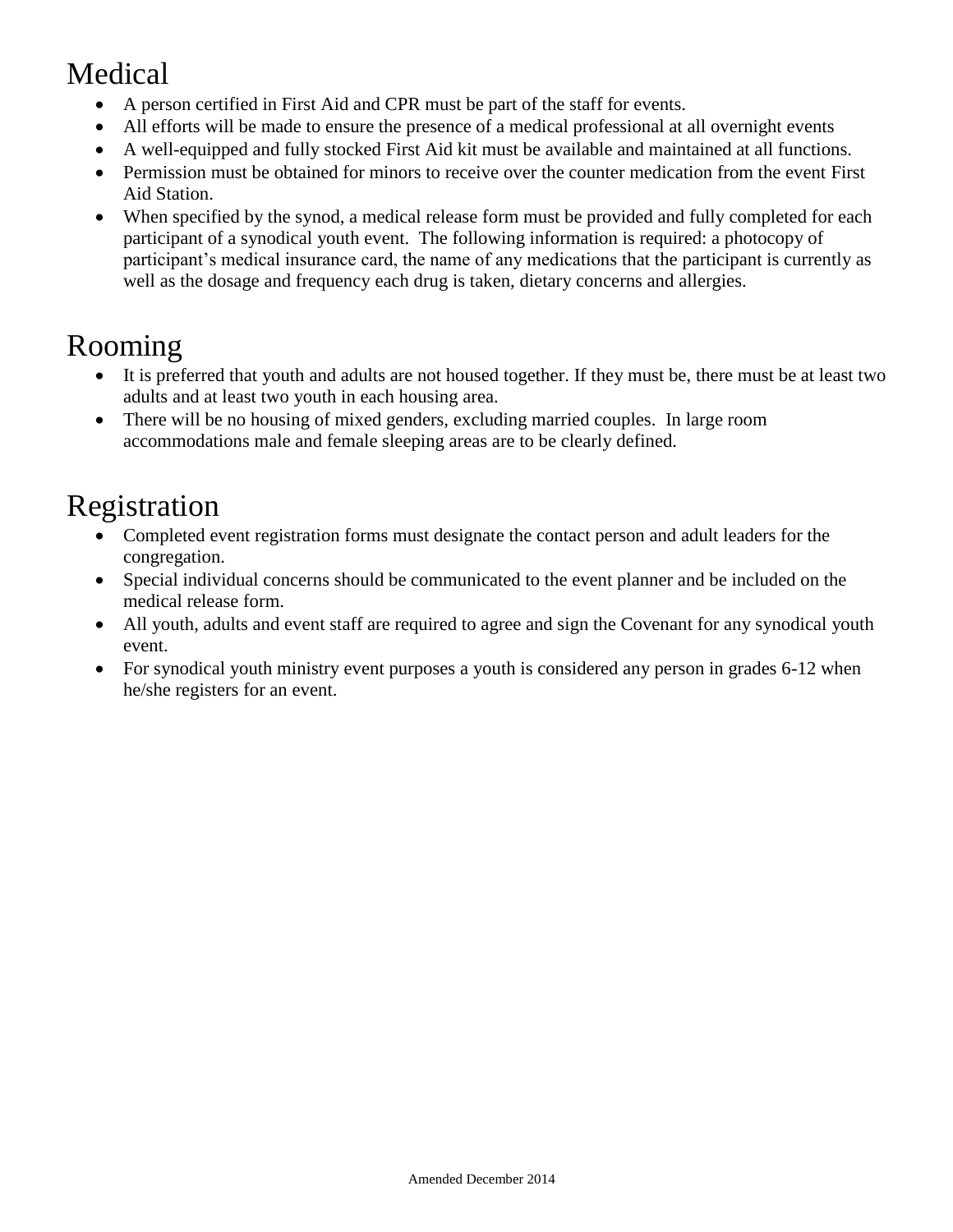#### **MEDICAL RELEASE AND GENERAL PERMISSION FORM**

Please complete fully. Write "none" if a particular section does not apply to the participant.

#### *A copy of the front and back of the participant's medical insurance card is also required.*

| 1. Participant is allergic to (including food): |                                                                                        |  |  |                                                                                                             |  |  |
|-------------------------------------------------|----------------------------------------------------------------------------------------|--|--|-------------------------------------------------------------------------------------------------------------|--|--|
|                                                 | 2. Please list any restrictions on diet or exercise:                                   |  |  |                                                                                                             |  |  |
|                                                 | 3. Does the participant have any special needs or medical history? If so, please list: |  |  |                                                                                                             |  |  |
|                                                 | 4. Are there any over the counter medications the participant cannot receive?          |  |  |                                                                                                             |  |  |
|                                                 |                                                                                        |  |  | 5. Is the participant on medication? If so, please list the drugs, dosages, frequency and any instructions: |  |  |

**Please note that no drugs are to be brought to youth events other than those listed above.**

#### **RELEASE OF ALL CLAIMS**

In consideration of being accepted by the Southeastern Pennsylvania Synod, ELCA for participation in youth ministry events,

I (we) do for myself (ourselves) and on behalf of my child/participant do hereby release, forever discharge, and agree to forever hold harmless the Southeastern Pennsylvania Synod, ELCA, the employees, and agents thereof, from any and all liability, claims and demands for personal injury, sickness and death, as well as property damage and expenses of any nature whatsoever which may be incurred by me or my child/participant resulting from said child's participation in the synod sponsored youth events, including travel, recreation and all associated activities.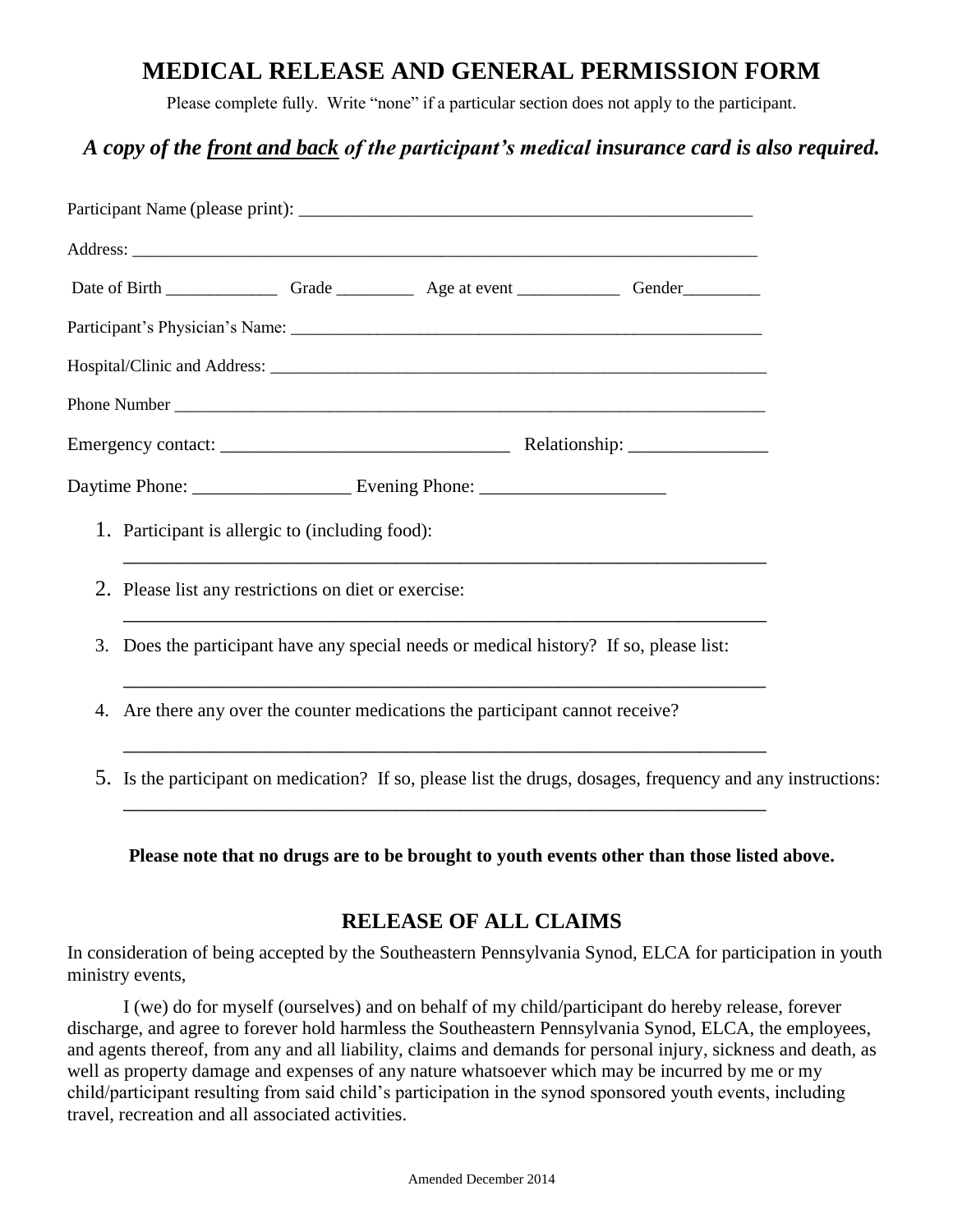Further, I (we) (and on behalf of our child/participant under 18 years of age) hereby assume all risk of said personal injury, sickness, death, damage and expenses as a result of participation as above set forth. I also understand that staff and volunteers are not responsible for the administration of prescribed medication and I (we) have made private arrangements for any medication taken on a daily schedule by my child/participant.

I (we) am (are) the parent(s) or legal guardian(s) of this participant, and herby grant my (our) permission for him/her to participate fully in said youth events, and give my (our) permission to take said participant to a doctor or hospital, share the above medical information and authorize medical treatment, including, but not limited to emergency surgery or medical treatment, and assume responsibility of all medical bills incurred by my child.

I (we) give permission for the participant to receive over the counter medication such as Tylenol, ibuprofen, antidiahhreal medication, antibacterial ointment, throat lozenges, eye wash solution, and the like.

I (we) also release the participant's name as part of an information database for the synod and ELCA related entities. I (we) also grant the synod and ELCA unrestricted rights to use, alter, and reproduce any images (still and video) from the event, in any medium without compensation.

Parent's/Guardian's signature (if participant is registering as a youth):

|                                                                | Date: |
|----------------------------------------------------------------|-------|
| Participant's signature (if registering as adult participant): |       |
|                                                                | Date: |